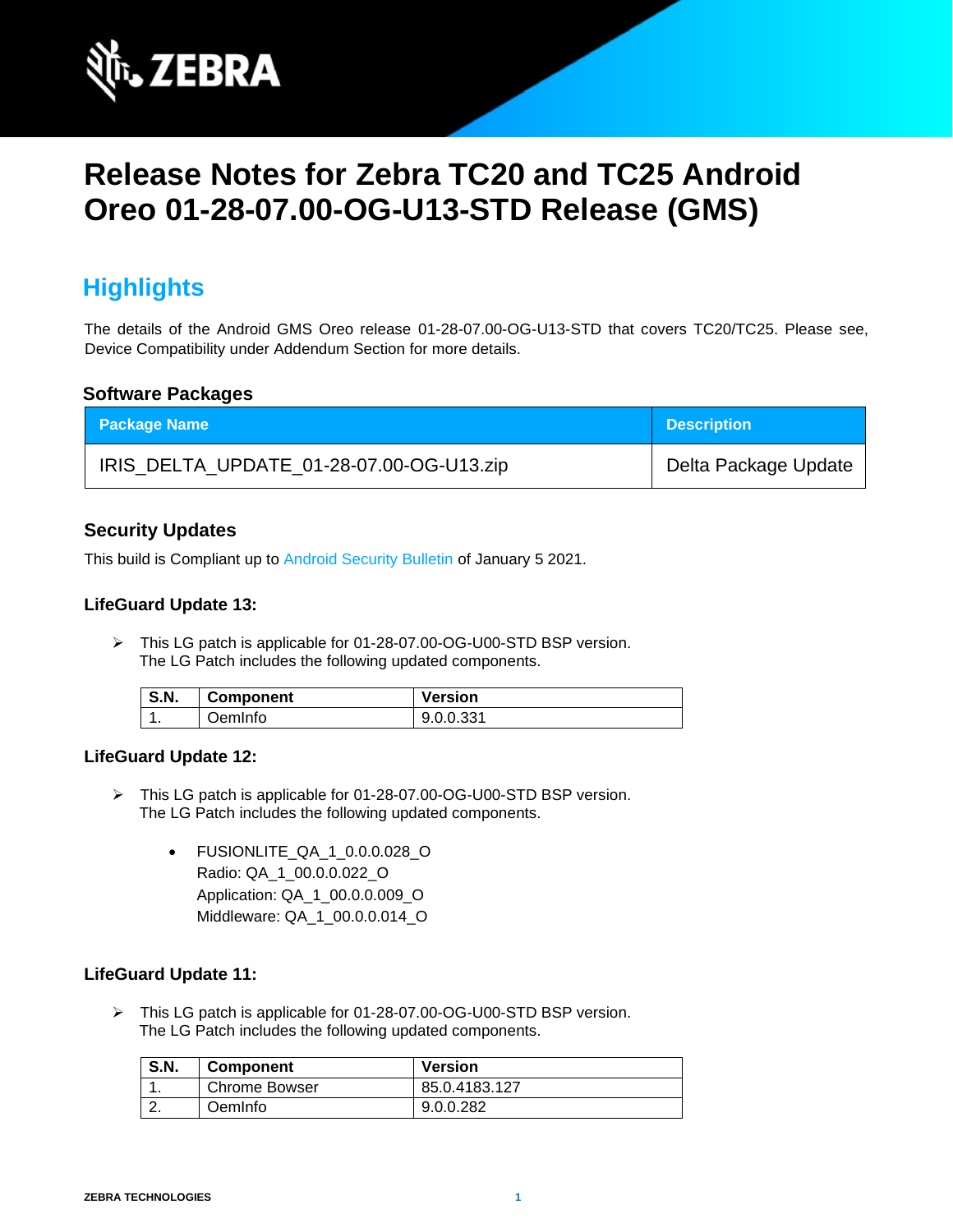

#### **Features**

• Added support in OemInfo to allows customer applications and sideloaded applications to read BT MAC address

#### **LifeGuard Update 09:**

➢ This LG patch is applicable for 01-28-07.00-OG-U00-STD BSP version. The LG Patch includes the following updated components.

| S.N. | Component                                      | Version |
|------|------------------------------------------------|---------|
|      | Android security patch level   October 5, 2020 |         |

#### **LifeGuard Update 07:**

➢ This LG patch is applicable for 01-28-07.00-OG-U00-STD BSP version. The LG Patch includes the following updated components.

| <b>S.N.</b> | <b>Component</b>          | <b>Version</b> |
|-------------|---------------------------|----------------|
|             | <b>Scanning Framework</b> | 23.1.9.1       |
|             | Zebra Data Service        | 7.0.2.1047     |
|             | Oemlnfo                   | 9.0.0.198      |

#### **Fixes**

• SPR40287 – Added updates on feature dotcode bar-codes.

#### **LifeGuard Update 05:**

➢ This LG patch is applicable for 01-28-07.00-OG-U00-STD BSP version. The LG Patch includes the following updated components.

| <b>S.N.</b> | <b>Component</b>          | <b>Version</b>   |
|-------------|---------------------------|------------------|
|             | <b>MX</b>                 | 9.4.0.2          |
| 2.          | Data Wedge                | 7.3.34           |
| 3.          | <b>Stage Now-Client</b>   | 3.4.1.5          |
| 4.          | <b>EMDK for Android</b>   | 7.3.23.2323      |
| 5.          | <b>MX Proxy Framework</b> | 10.0.1.1         |
| 6.          | OSx                       | QCT.81.8.11.4.UL |

#### **Fixes**

• SPR40193/40250 – Resolved an issue wherein user was unable to power off the device by clicking on the Power menu item while automation suite was running on the device.

#### **LifeGuard Update 03:**

➢ This LG patch is applicable for 01-28-07.00-OG-U00-STD BSP version.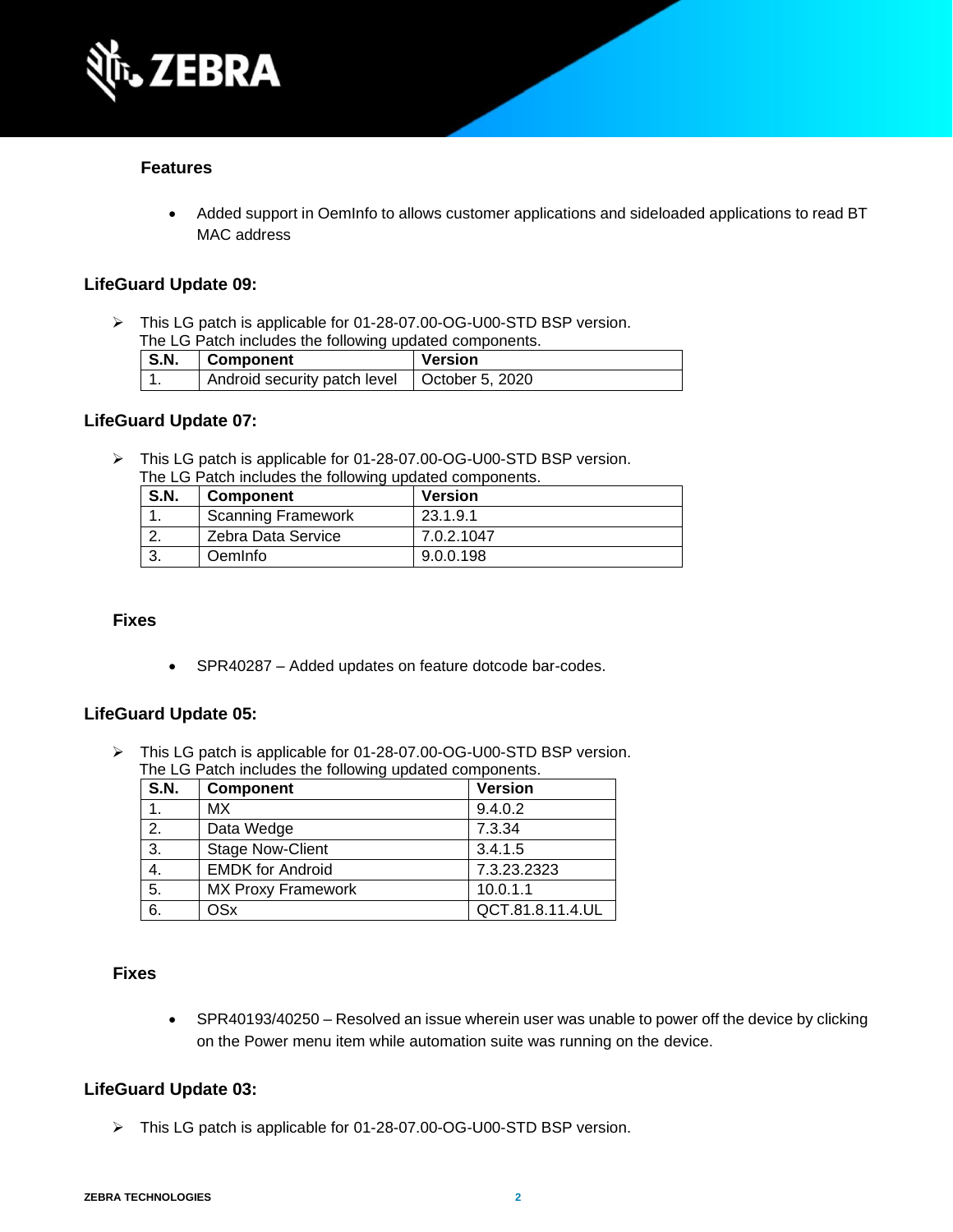

The LG Patch includes the following updated components.

• FUSIONLITE\_QA\_1\_0.0.0.027\_O Radio: QA\_1\_00.0.0.021\_O Application: QA\_1\_00.0.0.009\_O Middleware: QA\_1\_00.0.0.014\_O

#### **Fixes**

• SPR39819 – Resolve an issue where EXTRA Enter was observed in app's multiline input field on scan the barcode with DW settings have set Action Key Char as "Line Feed".

#### **LifeGuard Update 02:**

- ➢ This LG patch is applicable for 01-28-07.00-OG-U00-STD BSP version. The LG Patch includes the following updated components.
	- FUSIONLITE\_QA\_1\_0.0.0.026\_O Radio: QA\_1\_00.0.0.020\_O Application: QA\_1\_00.0.0.009\_O Middleware: QA\_1\_00.0.0.013\_O

#### **Fixes**

- SPR38643 Added support for "Send Characters As Events" option.
- SPR38723 Resolved an issue wherein the DST time zone for Sao Paolo was shown incorrect.

#### **Version Information**

Below Table contains important information on versions

| <b>Description</b>          | <b>Version</b>                                      |
|-----------------------------|-----------------------------------------------------|
| <b>Product Build Number</b> | 01-28-07.00-OG-U13-STD                              |
| <b>Android Version</b>      | 8.1.0                                               |
| <b>Security Patch level</b> | <b>January 5, 2021</b>                              |
| Linux Kernel                | 3.18.71                                             |
| <b>Component Versions</b>   | Please see Component Version under Addendum section |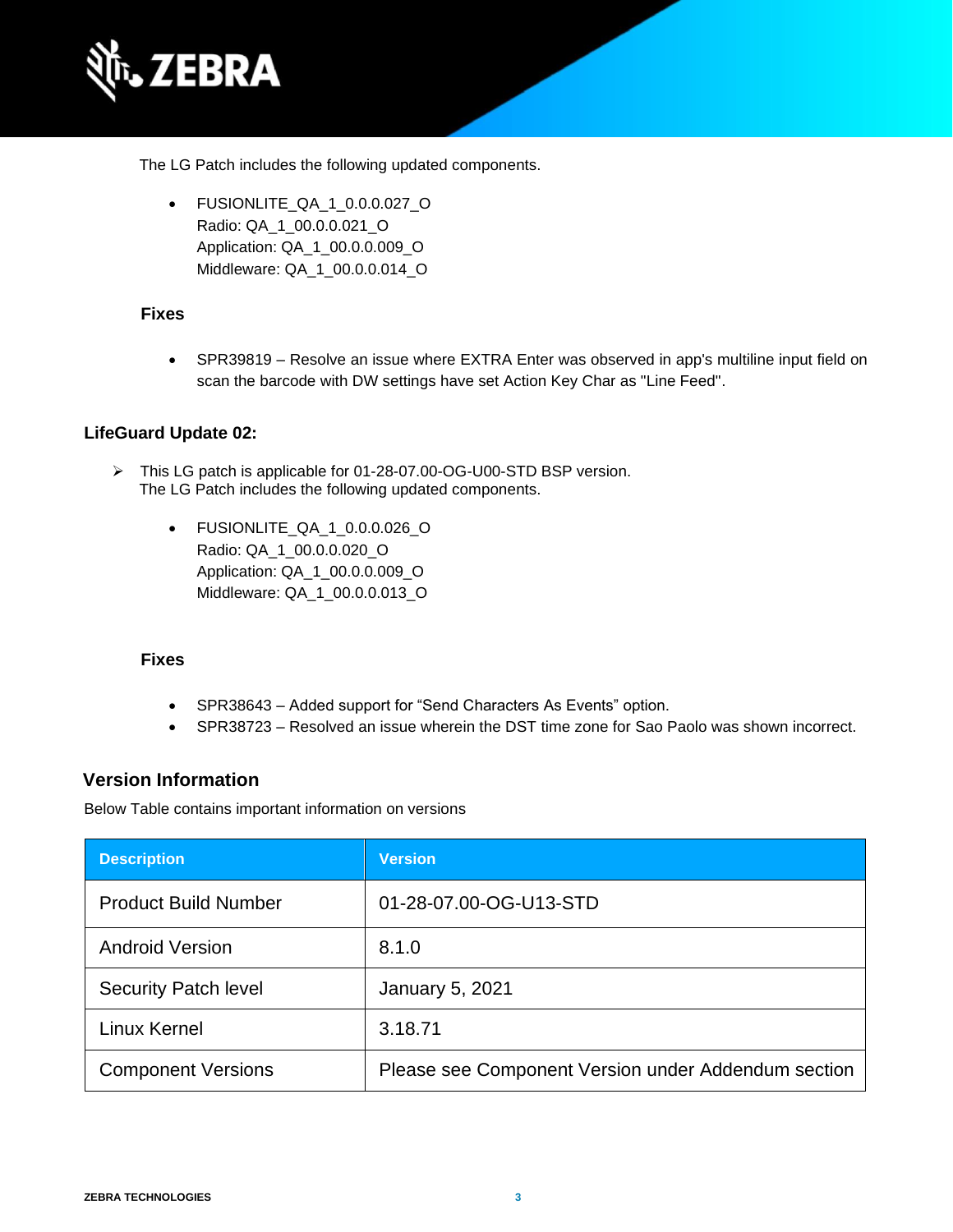

# **Installation Instructions**

#### **Software update procedure**

The installation instructions assume user has ADB installed on their PC (the adb drivers etc..) and user device has developer options enabled and USB debugging ON. Please check following link for more information on installation and setup instructions.

• [Installation and setup instructions](https://www.zebra.com/content/dam/zebra_new_ia/en-us/software/operating-system/tc20-operating-system/Android-O-OS-Update-TC20-and-TC25-GMS.pdf)

#### **NOTE:**

For Enterprise Mobile Device Management, most EMM vendors such as SOTI, AirWatch, MobileIron, etc. WILL require an updated device management agent to support this OREO enterprise device. Do NOT use your existing device management agent and console with this device without first contacting your EMM vendor to understand when the agent supporting this device is available and whether a console upgrade is required as well. Attempting to enroll with an agent that is not validated to support the device will result in errors.

### **Addendum**

#### **Device Compatibility**

This software release has been approved for use on the following devices.

#### **[TC20 Home Page](https://www.zebra.com/us/en/support-downloads/software/operating-system/tc20-operating-system.html)**

|                           | <b>TC20</b>                                                     |
|---------------------------|-----------------------------------------------------------------|
| <b>Device Part Number</b> | <b>Operating System</b>                                         |
| TC200J-10C112A6           | Android O GMS ROW - EMEA, LATAM, APAC & Canada                  |
| TC200J-10C112US           | Android O GMS US Only                                           |
| TC200J-10A111US           | Android O GMS US Only                                           |
| TC200J-10A111A6           | Android O GMS ROW - EMEA, LATAM, APAC & Canada                  |
| TC200J-10C213A6           | Android O GMS ROW - EMEA, LATAM, APAC & Canada (Premium<br>SKU) |
| TC200J-10C213US           | Android O GMS US Only (Premium SKU)                             |
| TC200J-10A111TN           | Android O GMS TUNISIA Only                                      |
| TC200J-10C112TN           | Android O GMS TUNISIA Only                                      |
| TC200J-10C213IA           | Android O GMS INDIA (Premium SKU)                               |
| TC200J-10C112IA           | Android O GMS INDIA                                             |
| TC200J-10A111IA           | Android O GMS INDIA                                             |
| TC200J-1KC111A6           | Android O GMS ROW EMEA, LATAM, APAC & Canada (Keyboard<br>SKU)  |
| TC200J-1KC111IA           | Android O GMS INDIA (Keyboard SKU)                              |
| <b>TC200J-1KC111TN</b>    | Android O GMS TUNISIA (Keyboard SKU)                            |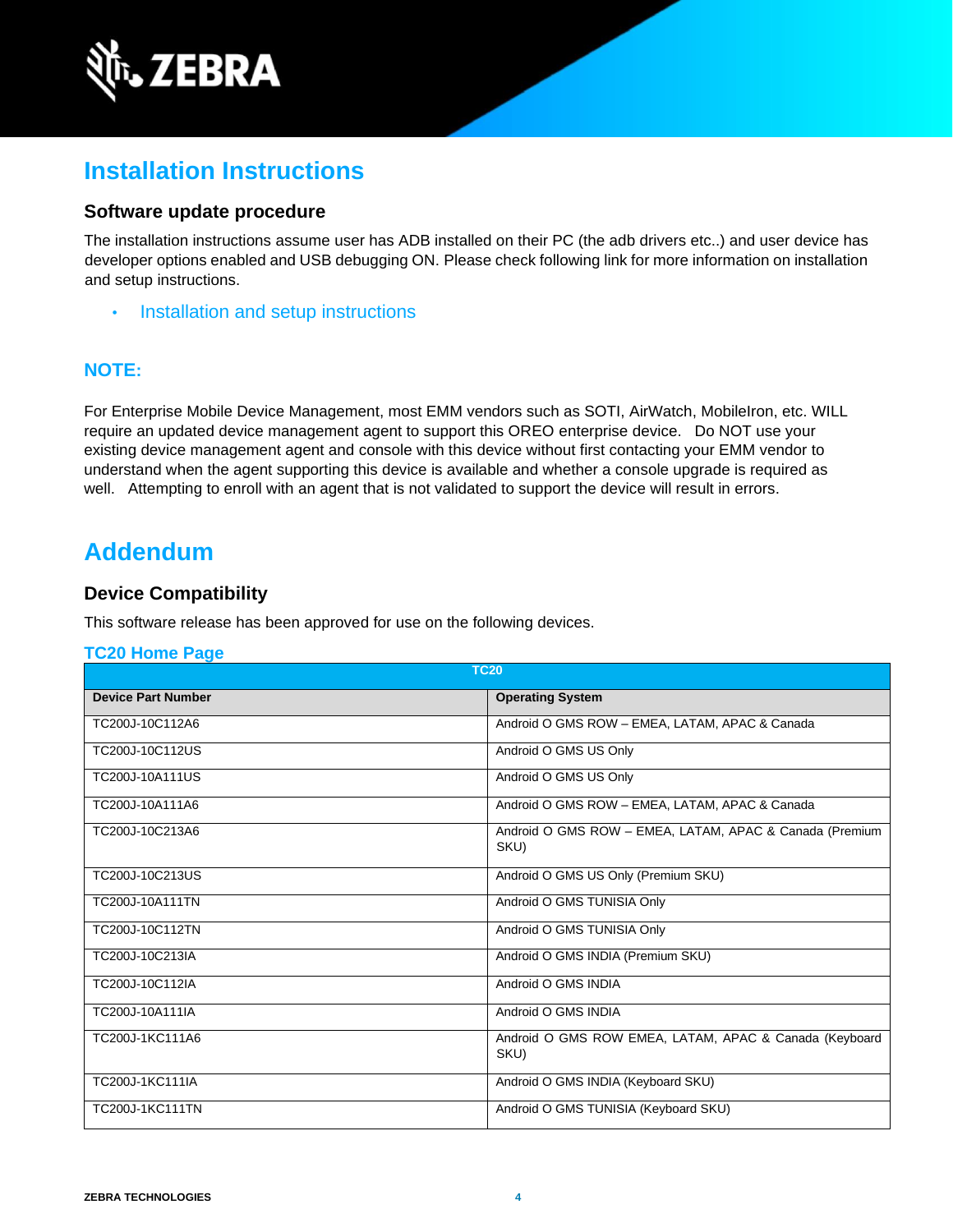

| TC200J-1KC111US | Android O GMS US (Keyboard SKU)                   |
|-----------------|---------------------------------------------------|
| TC200J-10C213AZ | Android O GMS Australia/New Zealand (Premium SKU) |

#### **[TC25 Home Page](https://www.zebra.com/us/en/support-downloads/software/operating-system/tc25-operating-system.html)**

|                           | <b>TC25</b>                                       |
|---------------------------|---------------------------------------------------|
| <b>Device Part Number</b> | <b>Operating System</b>                           |
| TC25AJ-10C102A6           | Android O GMS ROW - EMEA                          |
| TC25AJ-10B101A6           | Android O GMS ROW - EMEA                          |
| TC25BJ-10C102A6           | Android O GMS ROW - EMEA & APAC                   |
| TC25BJ-10B101A6           | Android O GMS ROW - EMEA & APAC                   |
| TC25BJ-10C102IA           | Android O GMS ROW - INDIA                         |
| TC25BJ-10B101IA           | Android O GMS ROW - INDIA                         |
| TC25BJ-10C102BR           | Android O GMS ROW - BRAZIL                        |
| TC25BJ-10B101BR           | Android O GMS ROW - BRAZIL                        |
| TC25BJ-10C102JP           | Android O GMS ROW - JAPAN                         |
| TC25BJ-10B101JP           | Android O GMS ROW - JAPAN                         |
| TC25DJ-10C102AZ           | Android O GMS Australia/New Zealand (Premium SKU) |
| TC25AJ-10C102US           | Android O GMS NORTH AMERICA - US                  |
| TC25BJ-10B101ID           | Android O GMS ROW - INDONESIA                     |
| TC25BJ-10C102ID           | Android O GMS ROW - INDONESIA                     |

### **Component Versions**

For detailed release notes, please refer [techdocs.zebra.com,](https://techdocs.zebra.com/) [developer.zebra.com](https://developer.zebra.com/)

| <b>Component / Description</b>      | <b>Version</b>         |
|-------------------------------------|------------------------|
| <b>Build version</b>                | 01-28-07.00-OG-U13-STD |
| Android_version                     | 8.1.0                  |
| Android_SDK_Level                   | 27                     |
| <b>Android Security Patch Level</b> | January 5, 2021        |
| Linux kernel                        | 3.18.71                |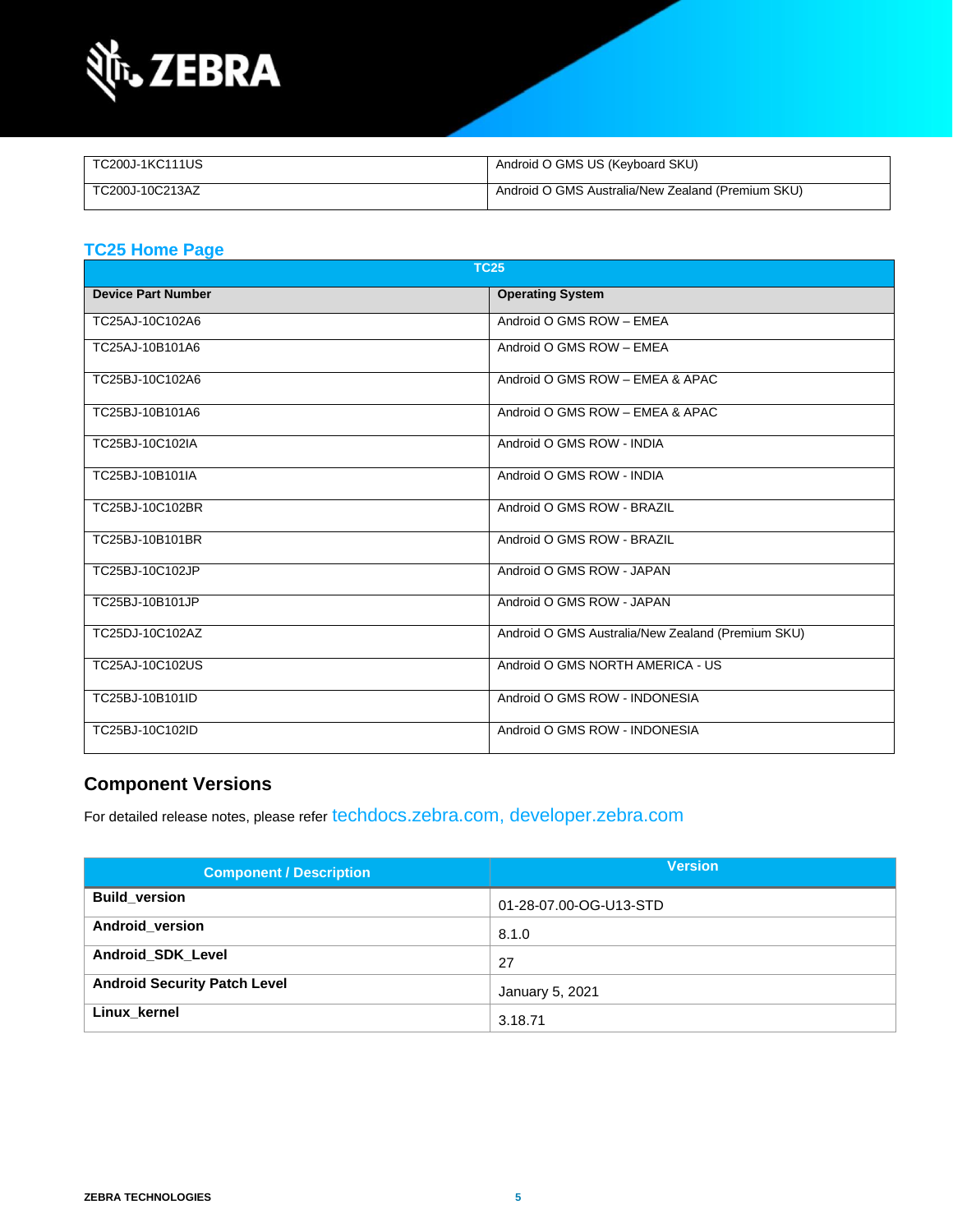

|                                     | FUSIONLITE_QA_1_0.0.0.028_O                         |
|-------------------------------------|-----------------------------------------------------|
|                                     | Radio: QA_1_00.0.0.022_O                            |
|                                     | Application: QA_1_00.0.0.009_O                      |
|                                     | Middleware: QA_1_00.0.0.014_O                       |
| Wifi                                | Firmware: CNSS-PR-4-0-00707/01050102                |
| <b>Platform</b>                     | Qualcomm MSM8937                                    |
| <b>Scanning_Framework</b>           | 23.1.9.1                                            |
| <b>DWDemo</b>                       | 2.0.15                                              |
| <b>OSX</b>                          | QCT.81.8.11.4.UL                                    |
| <b>MXMF</b>                         | 9.4.0.2                                             |
| <b>Touch</b>                        |                                                     |
| <b>Acoustic Profiles</b>            | Focaltech V1.1 20161103 (fw:0x24)<br>General: CO4.2 |
|                                     | Cellular: CO4.2                                     |
| <b>Bluetooth_Stack</b>              | CNSS-PR-4-0-00707/01050102                          |
| Flash_Size                          | 16G /32G                                            |
| <b>RAM_Size</b>                     | 2G                                                  |
|                                     |                                                     |
| <b>GPS</b>                          |                                                     |
| <b>MMS</b>                          | MPSS.JO.3.0.c13-00016-8937_GENNS_PACK-1             |
| <b>RIL_Version</b>                  | 8.1.0                                               |
| <b>BT_Pairing_Utility</b>           | Qualcomm RIL 1.0                                    |
| <b>Datawedge</b>                    | 3.15                                                |
| Camera                              | 7.3.34                                              |
| <b>PTT</b>                          | 2.0.002                                             |
|                                     | 3.1.39                                              |
| RxLogger                            | 5.4.12.0                                            |
| <b>StageNow</b>                     | 3.4.1.5                                             |
| <b>MX Proxy Framework</b>           | 10.0.1.1                                            |
| Zebra Data Service                  | 7.0.2.1047                                          |
| Zebra Software License Manager      | 3.2.0                                               |
| <b>EMDK</b>                         | 7.3.23.2323                                         |
| <b>IMEI SV Number</b>               | 11                                                  |
| <b>OEM Config</b>                   | 9.0.0.331                                           |
| <b>DDT</b><br><b>Chrome WebView</b> | V1.17.0.9                                           |